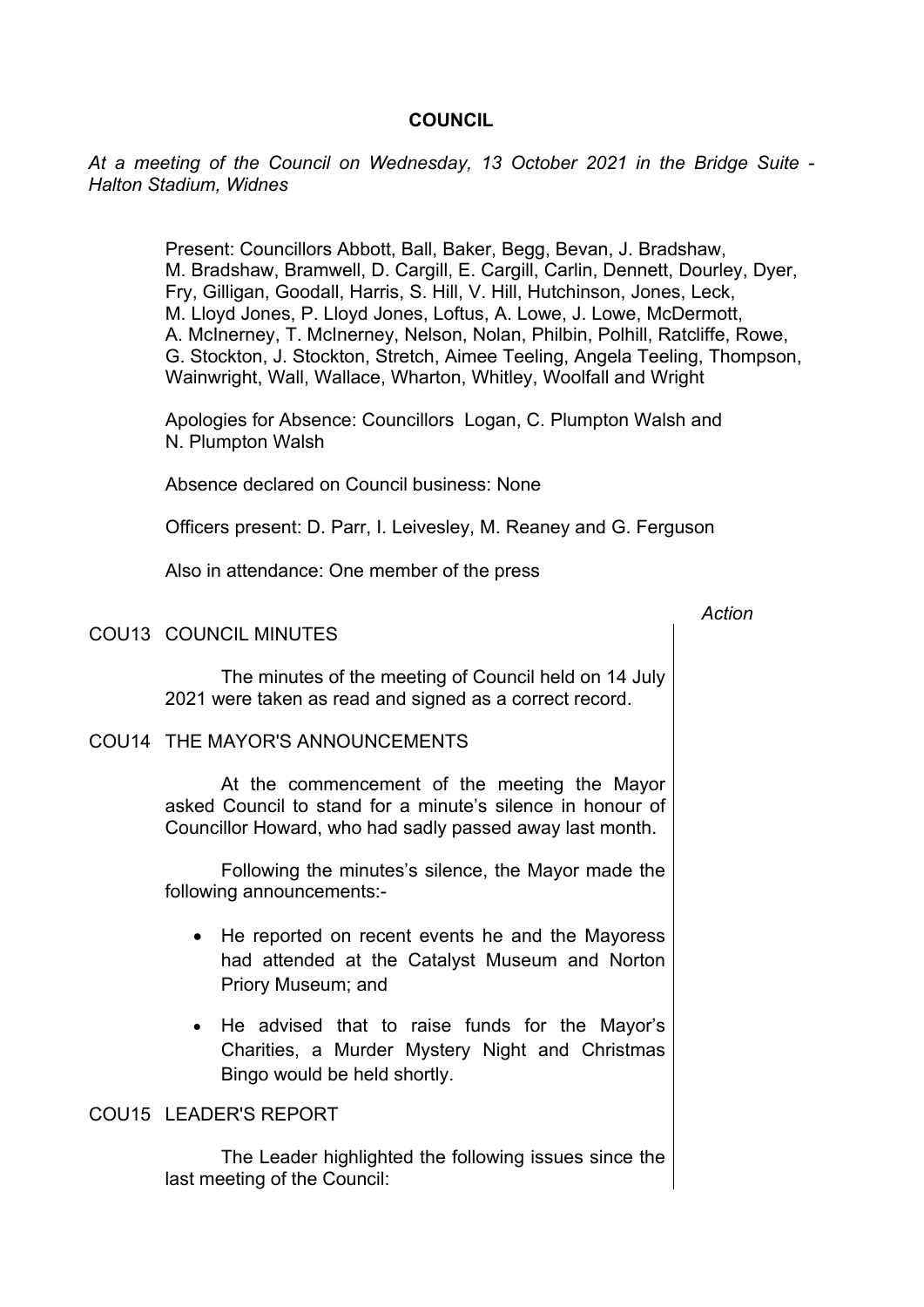- Whilst unfortunately Covid 19 is still with us the Council has started to see a return to a degree of normality with the majority of our services running as they did pre-pandemic. It was important that we continued to get the balance right between opening up and learning to live with the virus, whilst maintaining a cautious approach;
- The Borough was in a strong position to drive forward a local recovery with exciting developments taking place, with the successful bid for the Town Deal in Runcorn, complementing the work around the Station Quarter and with progress on the Halton leisure centre in Widnes very soon;
- The biggest challenge the Council faced was financial. The Budget Working Group had been examining in some detail the budget pressures across the various departments of the Council. A detailed examination had taken place, the results of which would be challenging to us. The Council had submitted its views to Government alongside City Region colleagues and colleagues from the Cheshire Sub-Region. Those submissions make clear the serious financial pressures facing local authorities, which had been only exacerbated by the pandemic;
- The Council continued to work closely with NHS partners in developing our response both locally and regionally to the requirements contained in the Health and Care Bill for the creation of an Integrated Care System through an Integrated Care Board, covering Cheshire and Merseyside; and
- I am delighted to see that the Council was shortly to consider granting the Freedom of the Borough to Councillor Polhill. Also you will all be aware that David Parr our Chief Executive has announced that he will be stepping down from his post at the end of March next year. The process to appoint a new Chief Executive to take over from David in April 2022 would begin shortly.

## COU16 MINUTES OF THE EXECUTIVE BOARD

The Council considered the minutes of the Executive Board meetings on 15 July 2021 and 16 September 2021.

RESOLVED: That the minutes be received.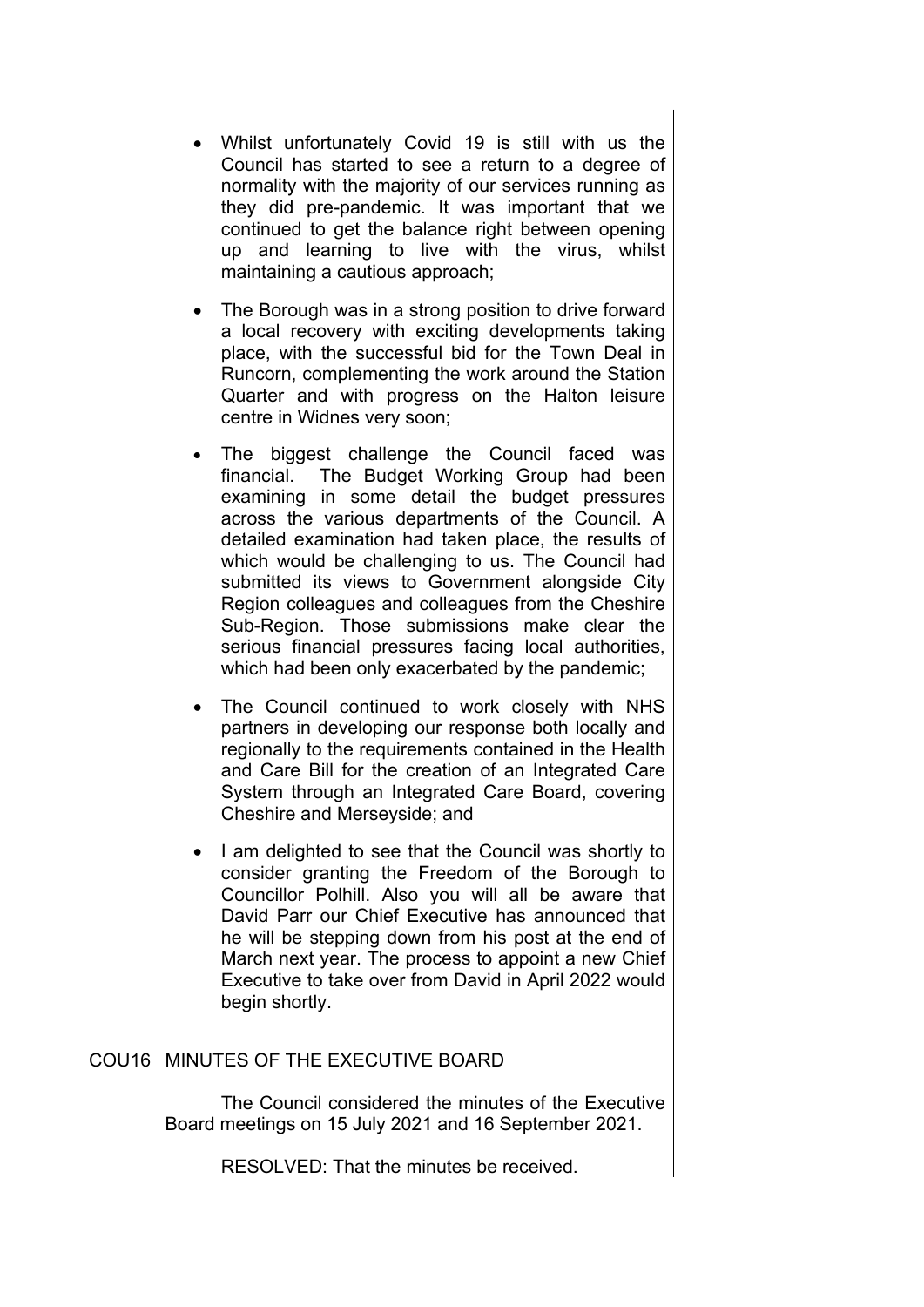COU17 MINUTES OF THE HEALTH AND WELLBEING BOARD

The Council considered the minutes of the Health and Wellbeing Board meeting on 7 July 2021.

RESOLVED: That the minutes be received.

COU18 QUESTIONS ASKED UNDER STANDING ORDER 8

It was noted that no questions had been submitted under Standing Order No. 8.

COU19 ATI UK LTD CREMATOR ISSUE AT WIDNES CREMATORIUM

The Council considered the attached report:

RESOLVED: That

- 1. delegated authority be granted to the Strategic Director – Enterprise, Community and Resources, in consultation with the Portfolio Holder for Environment and Urban Renewal, to procure a replacement cremator and associated service and maintenance contract; and
- 2. Council approves the inclusion of £200,000 in the 2020/22 Capital Programme for the scheme, as outlined in Section 5.0 of the report.

COU20 HALTON LOCAL DEVELOPMENT SCHEME

The Council considered the attached report:

RESOLVED: That the Local Development Scheme 2021 be adopted as a formal part of Halton Borough Council's planning framework.

COU21 2021/22 REVISED CAPITAL PROGRAMME

RESOLVED: That Council approve the revisions to the Council's 2021/22 Capital Programme set out in paragraph 3.2 of the report.

COU22 ABSENCE OF ELECTED MEMBER

Council were asked to note that Councillors C. Plumpton Walsh and N. Plumpton Walsh have been absent from attending Council meetings for five months due to personal family circumstances.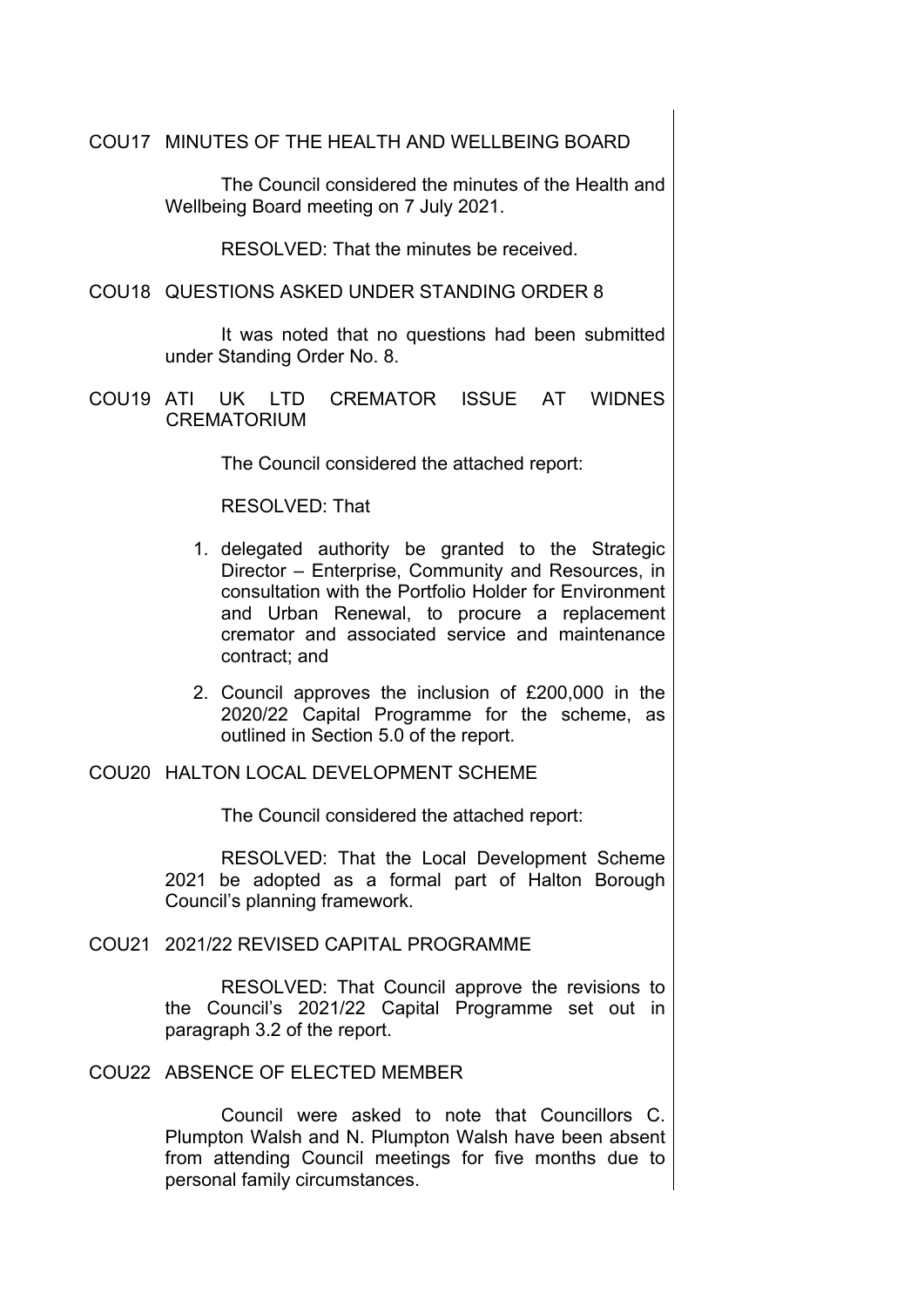RESOLVED: That under Section 85 of the Local Government Act 1972, permission is sought for Councillors C. Plumpton Walsh and N. Plumpton Walsh to be granted an extended period of absence from attending Council meetings for a further period of 3 months, concluding on 13 January 2022 .

COU23 MINUTES OF THE POLICY AND PERFORMANCE BOARDS AND THE AUDIT AND GOVERNANCE BOARD

> The Council considered the reports of the following Boards in the period since the meeting of Council on 14 July 2021:-

- Children, Young People and Families;
- Employment, Learning and Skills and Community;
- Health:
- Safer;
- Environment and Urban Renewal;
- Corporate Services; and
- Audit and Governance.

## COU24 COMMITTEE MINUTES

The Council considered the reports of the following Committees in the period since the meeting of Council on 14 July 2021:-

- Development Control;
- Regulatory; and
- Development Management Committee

# COU25 NOTICE OF MOTION - PLANNING REFORMS

Council considered a Notice of Motion submitted in accordance with Standing Order No. 6.

The following Motion was proposed by Councillor S. Hill and seconded by Councillor Harris:-

Council notes that the Government has published